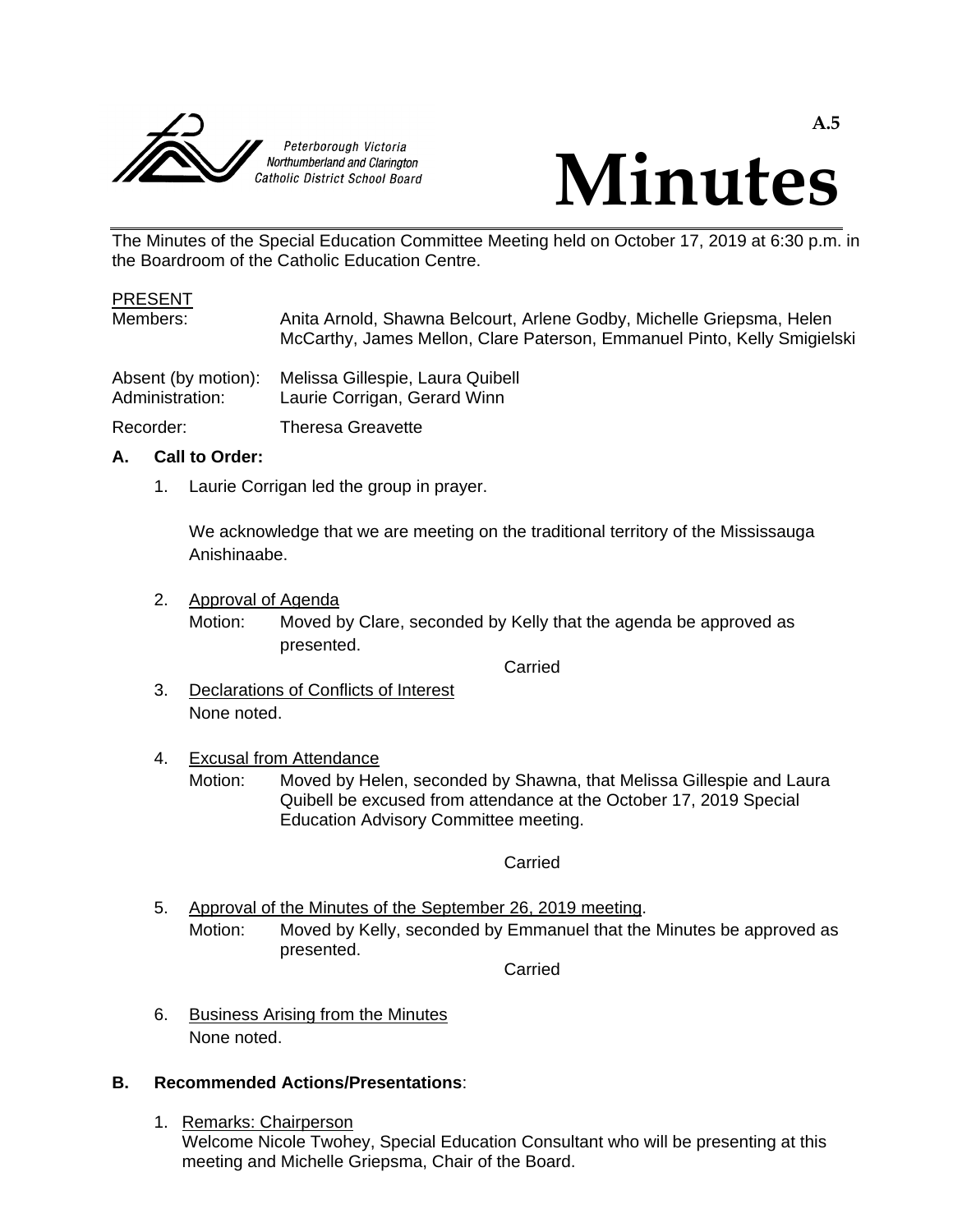### 2. Remarks: Superintendent of Learning/Special Education

A CUPE tentative agreement has been reached. The agreement is confidential. Laurie will continue to bring relevant updated staffing information once the agreement is ratified.

The 2019 United Way Campaign launched this week and will run until December 2<sup>nd</sup>. Last year we raised a total of \$65000.

The Secondary Professional Development day on October 25<sup>th</sup> will focus on student Injury Prevention and Intervention (SIPI).

Community Integration through Cooperative Education (CICE) will be hosting a dinner and information night at Fleming (Sutherland Campus) on Thursday, November 7th at 6pm. Families/caregivers and students are invited to the information part of the evening at 7pm. See attached flyer for details.

We received funding in late August for an After School Skill Development Program (ASSDP). There will be three sessions taking place at Holy Family Catholic Elementary School Bowmanville. Each session will run from 5:00-6:15 p.m for 10 weeks. This program will be delivered by a SERT, teacher with autism/ABA qualifications, a Speech-Language Pathologist, and an educational assistant.

The program is for students, grades 1-4, living with ASD who can participate in a group setting, have adequate oral language skills to understand and use language in group settings and have challenges with perspective taking and self-awareness. The focus is on social learning development and its relationship to self-regulation. This program promotes and develops Social Thinking competencies which are "the ability to consider your own and other's thoughts, emotions, beliefs, intentions, knowledge, etc. to help interpret and respond to the information in your mind and possibly through your own social behavioural interactions." Principals and SERTs in Clarington will be invited to bring forward candidates for the program. The maximum number of students per session is six. Parents must provide all transportation to and from location.

The plan is to offer the program in Peterborough in early 2020, City of Kawartha Lakes in fall 2020 and then in Northumberland. The committee would like an update after each session.

#### 3. Update from Trustees

Emmanuel reported that the Faith and Equity committee met and discussed Catholic Social Teachings, which ties in with the work of this committee.

4. IPRC Process/IEP & Updates *(Nicole Twohey, Special Education Consultant and Gerard Winn, Principal of Special Education)*

Nicole and Gerard presented on the IPRC Process/IEP; the presentation is attached to the Minutes.

The Identification Placement Review Committee (IPRC) meets and decides if student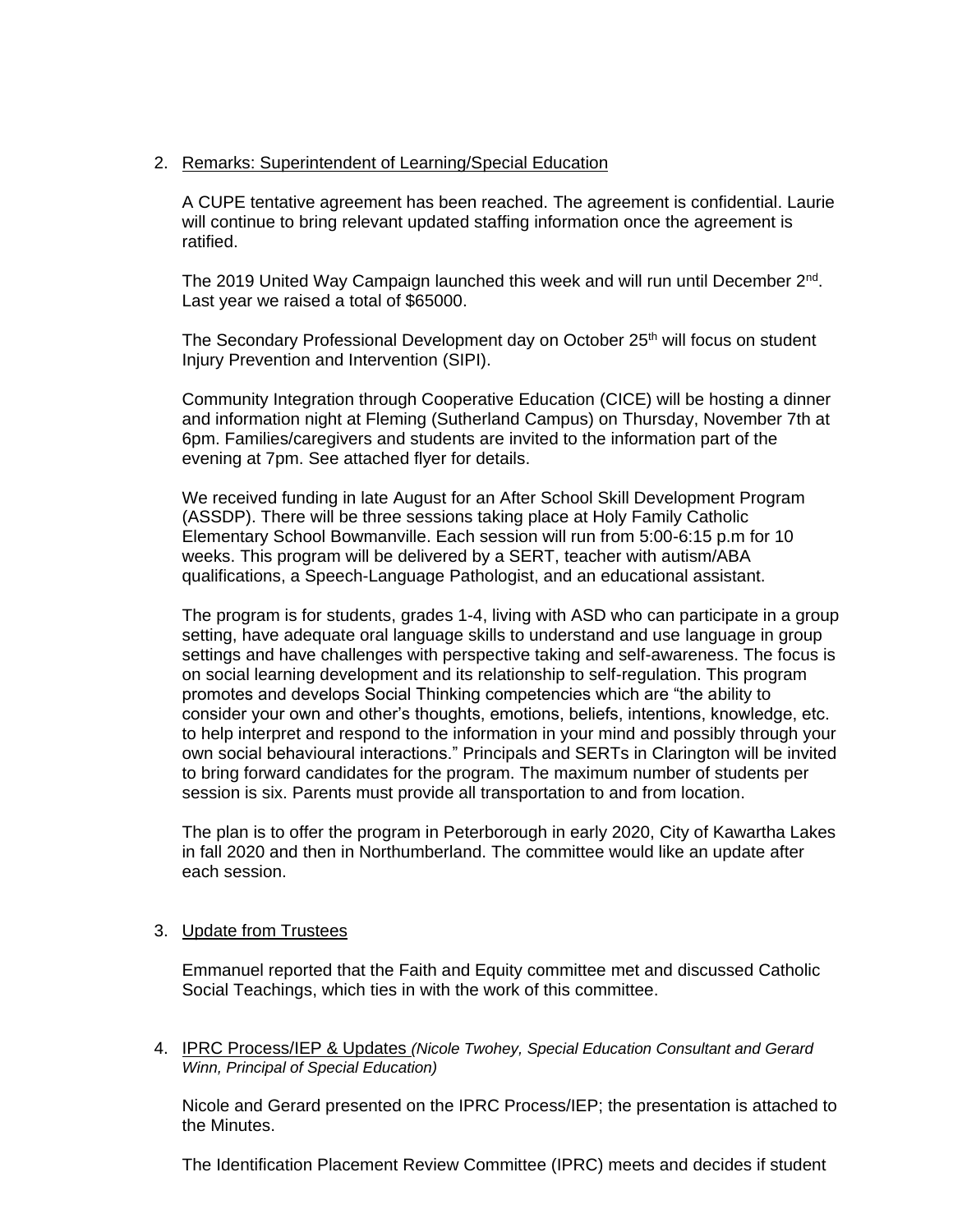should be identified as exceptional and, if so, the placement that will best meet student's needs. There are two types of IPRC – the initial and the annual review (must happen every year).

The committee is comprised of 3 members – one must be Principal or SO, typically includes SERT and classroom teacher.

There are five categories of exceptionalities: Behaviour, Communication, Intellectual, Physical and Multiple.

There are five different placement options: regular class with indirect support, regular class with resource assistance, regular class with withdrawal assistance, a special education class with partial integration, and a special education class full time.

Parents are notified of and invited to the IPRC meeting. Parents can also request an IPRC meeting.

An Individual Education Plan (IEP) is required for every student who has been identified as exceptional by an IPRC within 30 days of the student's placement in a special education program. IEPs can also be put in place for students who requires special programming or accommodations (e.g. SEA equipment) but has not had an IPRC. The IEP is created collaboratively with SERT and classroom teacher and in consultation with the parent.

[Link to Ministry of Education Parent Resource -](http://www.edu.gov.on.ca/eng/general/elemsec/speced/individu.html) IEP [Link to the Board's Parent Guide -](https://pvnccdsb.on.ca/wp-content/uploads/2018/07/Doc_636577538677007787.pdf) IPRC

### **C. Discussion Items:**

Next Steps from presentation:

- 1. What are the key learnings from the presentation?
	- The IEP is a work in progress.
	- Parent input into the IEP and IPRC is encouraged, however, some parents may choose not to provide any suggestions and that is not necessarily a bad thing.
	- Some parents are more comfortable with the EA but many students have an IEP but do not have EA involvement. There's no consistent process of whether EAs are invited to IEP.
	- Sometimes parents don't want their child to receive an IEP because they don't see the value of having it in writing.
- 2. What do parents need to know?
	- Parents need to be made aware that can provide input into the IEP and IPRC.
	- Parents should be encouraged to develop relationship with and communicate frequently with their child's teacher.
	- There is a difference between elementary and secondary process for IEPs, parents should connect with the Curriculum Chair of Special Education at the secondary school.
	- The IEP is a binding document, therefore if a teacher records that a specific accommodation is being provided, the teacher must provide that accommodation.
- 3. What options exist to get this information to parents?
	- Grade 8 information nights/secondary orientations.
	- Gerard will communicate with Curriculum Chairs of Special Education at their next meeting regarding speaking to parents about the different process for IEPs at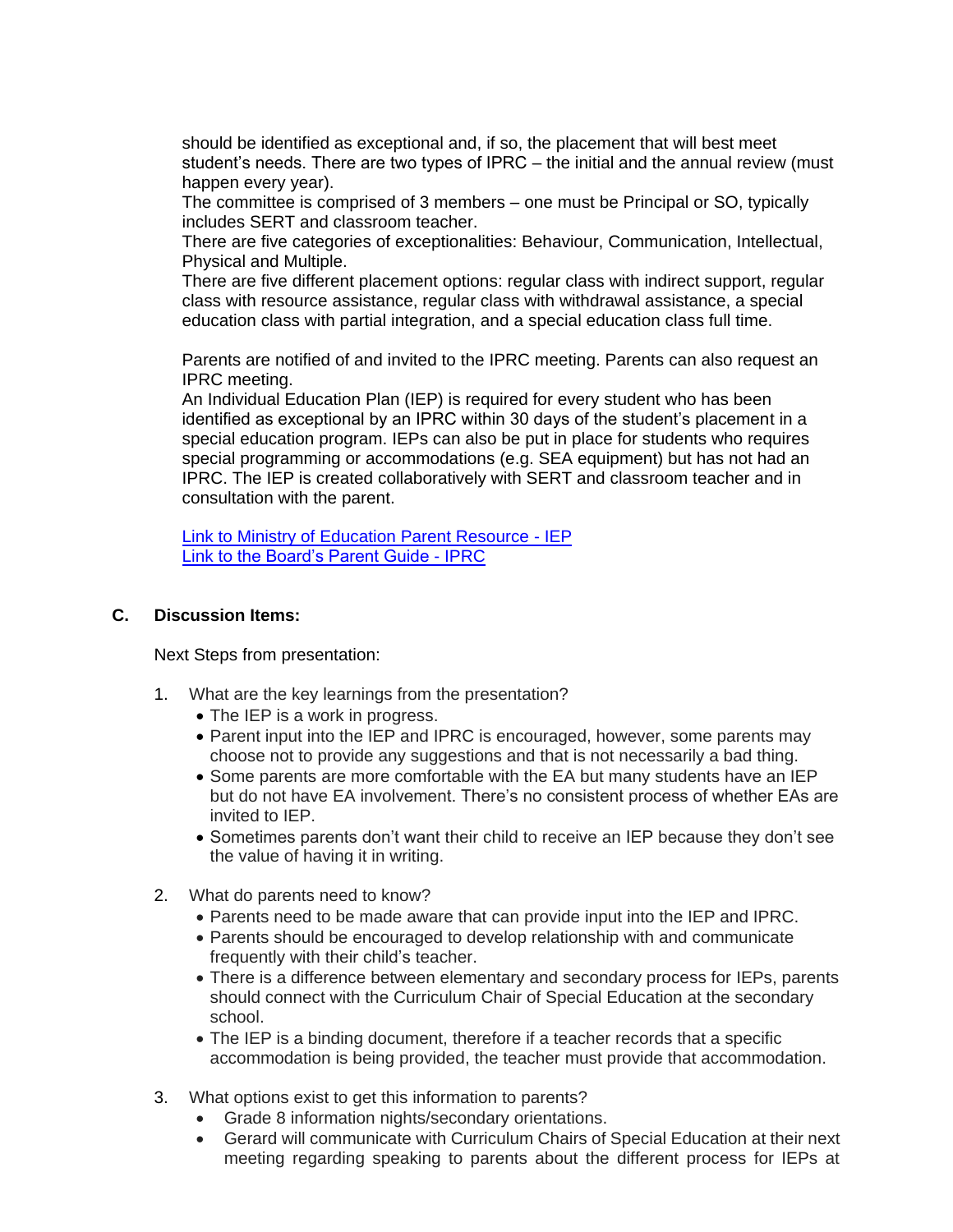secondary.

- 4. How can SEAC support parents in this process?
	- The committee will review the documents provided by Gerard explaining what an IPRC is and bring any questions to the next meeting.

### **D. Information Items:**

- 1. Respite Now (see D1 attached)
- 2. Community Integration through Co-operative Education (see D2 attached)
- 3. Argos Autism Awareness Day 2019 (see D3 attached) Tickets can be purchased directly through Ticketmaster at the link below using the code AUTISM. Link: [www.argonauts.ca/ticketpass](http://www.argonauts.ca/ticketpass) Code: AUTISM
- 4. Lindsay OAP Information Session: <https://www.autismontario.com/civicrm/event/info?id=1847>
- 5. Teen Pottery (PA Day) Hosted by the Art School of Peterborough: <https://www.facebook.com/events/2916954941709513/>
- 6. Trikes 4 All:<http://www.trikes4all.com/index.htm>

## **Reports from SEAC members:**

#### **Kelly Smigielski Grandview Children's Centre**

- The new satellite office is now open at 590 Rossland Road West in Oshawa, located at Msgr. Paul Dwyer Catholic Secondary.
- Grandview currently has open job postings for a Speech Language Pathologist and Speech Language Therapy Assistants
- Youth Advisory Committee is hosting an accessible Hallowe'en event at the Safety Village in Whitby, 1129 Athol St. The event takes place on Sunday, Oct 27 beginning at 5pm. You must register to attend

## **Shawna Belcourt Community Living Trent Highlands**

- Recently held a Pooran Law Presentation for families, and facilitated a Camp Mediba Respite Weekend for families.
- **E. Old Business:** None.
- **F. New Business:** None.

## **G. Next Meeting:**

Thursday, November 21, 2019

- Boardroom, Catholic Education Centre
- 6:30 8:00 p.m.